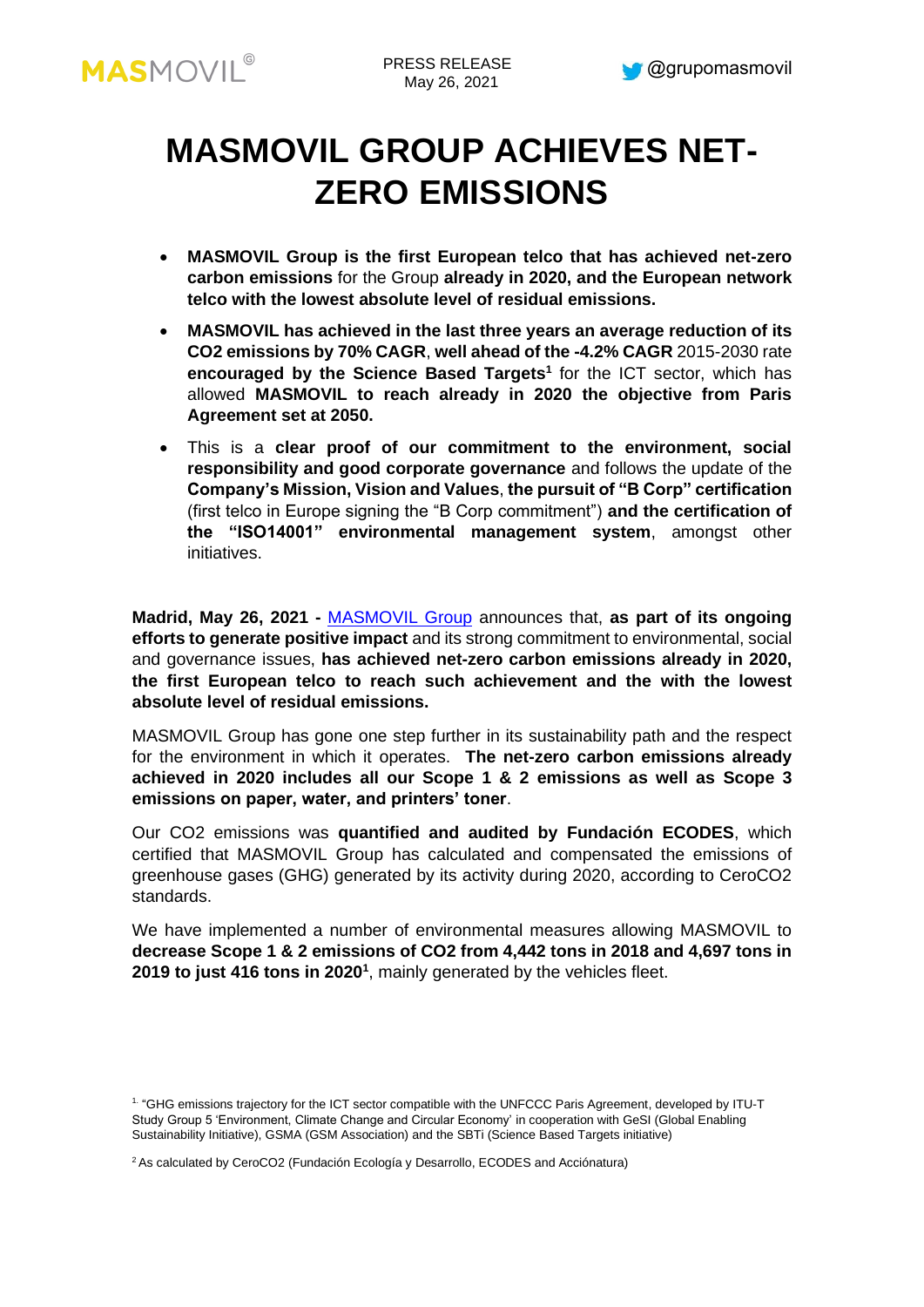



**This implies a -70% 3-year CAGR** and a much more ambitious performance than the - 4.2% CAGR 2015-2030 encouraged by the Science Based Targets initiative (SBTi) for the ICT sector to limit global warming to 1.5 ºC**. The Company has been able to compensate the residual 416 CO2 tons through a reforest project**.

**The target of Zero Emissions in its operations has been achieved much earlier than 2050**, the Paris Agreement target, **and is another proof of MASMOVIL commitment with environmental best practices**.



# **The CO2 emission reduction has positioned MASMOVIL as the European telco with the lowest ratio of emissions to revenues**

Our carbon emissions for Scope 1 & 2, relative to our annual revenues, declined from 3 kg per '000 EUR in 2018 to 2.8 kg in 2019 and just 0.2 kg in 2020, the lowest among our key peers in the sector.

**We have taken proactive measures to promote decarbonization** which are aligned with the opportunities identified within the Recommendation ITU-T L.1470 $2$  (section 11.2) among which, we highlight the following:

- **Purchasing renewable energy with certificate of origin:** c.100% of our energy consumption is green with >80% positive impact energy (wind & solar)
- **Operating efficiency networks and promoting network sharing:** dynamic power allocation, alternative energy supply, network virtualization
- **Efficiency in building and services:** BMS to control electrical equipment with energy and water consumption measures in our Leed Gold central building
- **Application of the circular economy principles:** reuse of network equipment, optimizing the life cycle of products and recycling
- **Promoting the use of electric or hybrid cars** by employees and sales force and the auditing in real time of its fleet emissions.

As a result, MASMOVIL Group has reduced its carbon emissions much faster than the path encouraged by the SBTi, and **we consider the remaining emissions as residual**.

"*We are very happy with becoming the first European telco in reaching zero net carbon emissions. We are showing that it is possible to develop business projects that*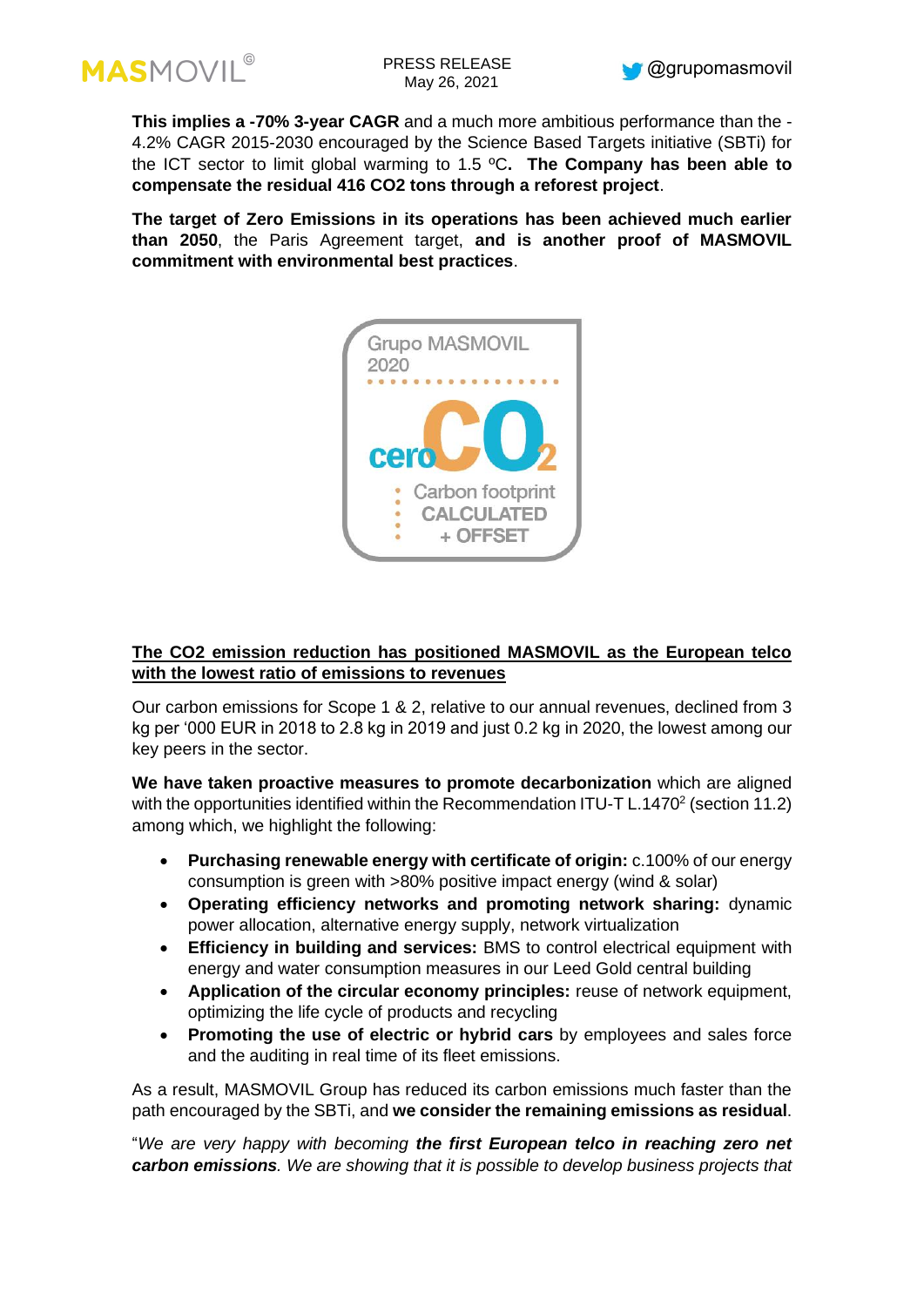



*generate a positive impact in clients, employees, shareholders and the planet*" said Meinrad Spenger, MASMOVIL's CEO.

# How did MASMOVIL achieve it?



### **Sustainability, a key value for MASMOVIL Group**

MASMOVIL Group has **Sustainability** as one of its key values. We have reinforced our commitment to the environment, social responsibility and good corporate governance to continue being the **Spanish operator with the highest positive impact in its activity** with connectivity and digitalization for achieving the Sustainable Development Goals.

Our focus has been to generate value in environmental, community and good governance issues, having created a **strategic plan** for the company's **ESG impact** which includes projects such as:

- The pursuit of **"B Corp" certification** (first telco in Europe signing the "B Corp commitment").
- **The certification of the "ISO14001" environmental management system, obtained already in 2020.**
- The **reduction** in the **digital gap in Spain, where it has deployed more than 1 million building units in small towns.**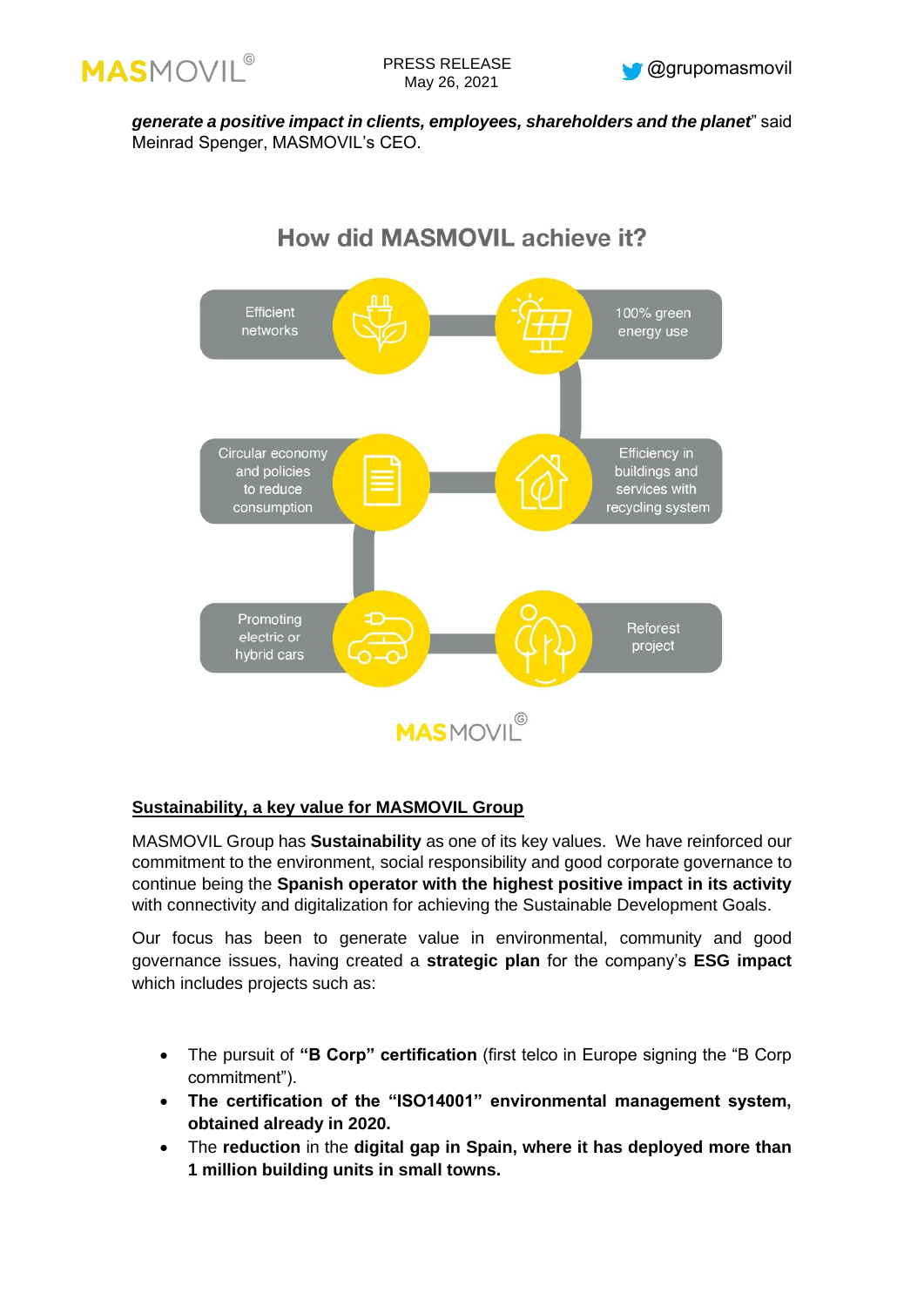

- The **"Pienso luego Actúo" Project,** Spanish first "Branded Doing" platform, through which the Group voices examples of socially impacting projects.
- The **commercialization of 100% green energy**, with analytic tools to optimize electric consumption for its clients.
- **Digitalization projects in collaboration with local authorities** for applying 5G in developing more sustainable cities and reducing the vehicles emissions through real time emissions monitoring.

What it means to be "Net Zero Carbon Emissions"?



# **A short teach-in on carbon emissions**

### **a) What does 'net-zero carbon' mean?**

There is a growing jargon around these topics which is making complex to understand what some commitments and achievements on decarbonization really mean. In particular 'carbon neutral' and 'net-zero carbon' are sometimes used interchangeably although in reality, they imply different approaches to combatting climate change.

- **Carbon neutral** means balancing carbon emissions by 'offsetting', or removing from the atmosphere, an equivalent amount of carbon to that produced. This can be achieved by buying 'carbon credits' to offset the effects of those emissions but, does not necessarily require a commitment to reduce overall carbon emissions.
- **Net-zero carbon** means reducing carbon emissions as much as possible, and at least with a consistent path to that calculated by the SBTi in order to limit global warming to 1.5 °C. The target is that emissions should come down to a residual level where there are technical or economic constraints that make unfeasible to be reduced further. At net-zero, companies with residual emissions are expected to counterbalance those emissions with an equivalent amount of carbon removals.

In summary, reaching **net-zero carbon emissions** for a company involves reducing its carbon emissions and, achieving a state in which its value chain results in **no net accumulation of carbon dioxide in the atmosphere.**